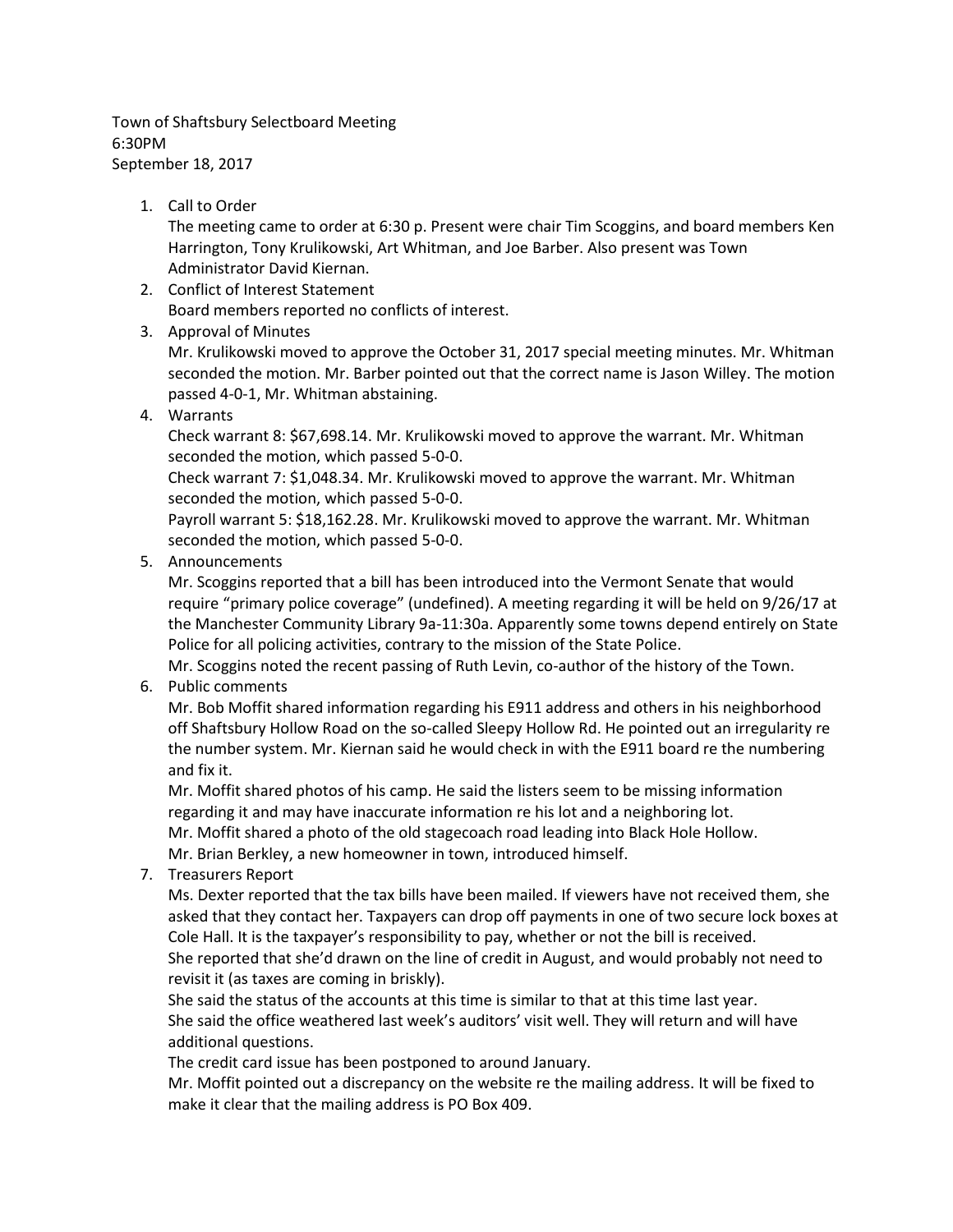## 8. Road Foreman Report

Mr. Washburn couldn't attend, so Mr. Kiernan reported on the road foreman's behalf. The crew has done mostly grading last and this week. The goal is to get the roads ready for winter. Three projects remain: a type of French drain on Trumbull Hill; stone mattresses on East Rd.; and Shaftsbury Hollow. With the rainy weather, work is running slightly behind schedule. The repair to Myers Rd. will be postponed to next year, after an engineered design has been prepared. Re roadside mowing: the contract language must be revised next year. Mr. Scoggins said using the mower leaves the site looking as though a bomb went off. Mr. Kiernan said only a mower (not saws) could cover the miles that need cutting each year. The crew hopes to replace aprons at five or so locations, including at Corey Lane. The new Parks employee is doing an excellent job, per the Recreation Committee.

- 9. Bennington Rescue Squad Mr. Forest Weyen presented on the last half year's activities of the Bennington Rescue Squad and answered questions shared earlier and during the following discussion.
- 10. BCSWA Report –Ordinance Change

Be agreement of the Alliance, the quarterly reports previously required by the haulers will no longer be required. The change to the ordinance must be officially warned, beginning next meeting.

11. Change to Cemetery Fee Schedule

The cemetery committee asked the Select Board to increase the fees for corner markers from \$150 to \$175, the actual cost. Mr. Whitman moved to amend the cemetery operating procedures to increase the corner marker cost to \$175. The motion was seconded by Mr. Harrington, and passed 5-0-0.

12. Cole Hall Improvements

Mr. Kiernan shared a 2009 renovation report which he hopes to implement this winter. He noted that none of the proposed improvements will impact the building's historical value. The total cost of the proposed improvements will be about \$40,000. While there are several historic preservation grant programs, almost none of the improvements are eligible for such funding. It appears that the slate roof must be repaired routinely. (It was completely replaced in 2009.) A drop ceiling will be installed. Mr. Kiernan urged the members to discuss this proposal with citizens.

13. Town Garage Update

Transfer station construction is now scheduled for spring 2018. The DRB will review the application for the garage and associated facilities at a hearing on October 4, 2017. Goldstone reported that a waiver for the fire wall in the garage has been awarded. The final documents prepared by Goldstone, constituting the bid that will be going to contractors, will be placed in Dropbox. Mr. Kiernan will ask Jeff Goldstone to appear at a special meeting to walk members through the documents, in time to issue the bid documents on Oct. 1.

14. RFP, Cleaning Services Cole Hall

Mr. Kiernan shared a draft office cleaning contract modelled on one provided by the State of Vermont. At present, the Town has no janitorial contract with its office cleaner. The contract will be circulated to local folks. The contractor will know exactly what the expectations are. Mr. Kiernan will circulate the draft for a vote next meeting. The contractor will be required to have insurance.

## 15. Tree Work

The \$5000 FY 2018 tree removal budget is nearly exhausted. Mr. Kiernan hopes to use excess funds from the highways budget to continue tree work. He will submit the proposal once the audit is complete and he knows what exactly the balance is.